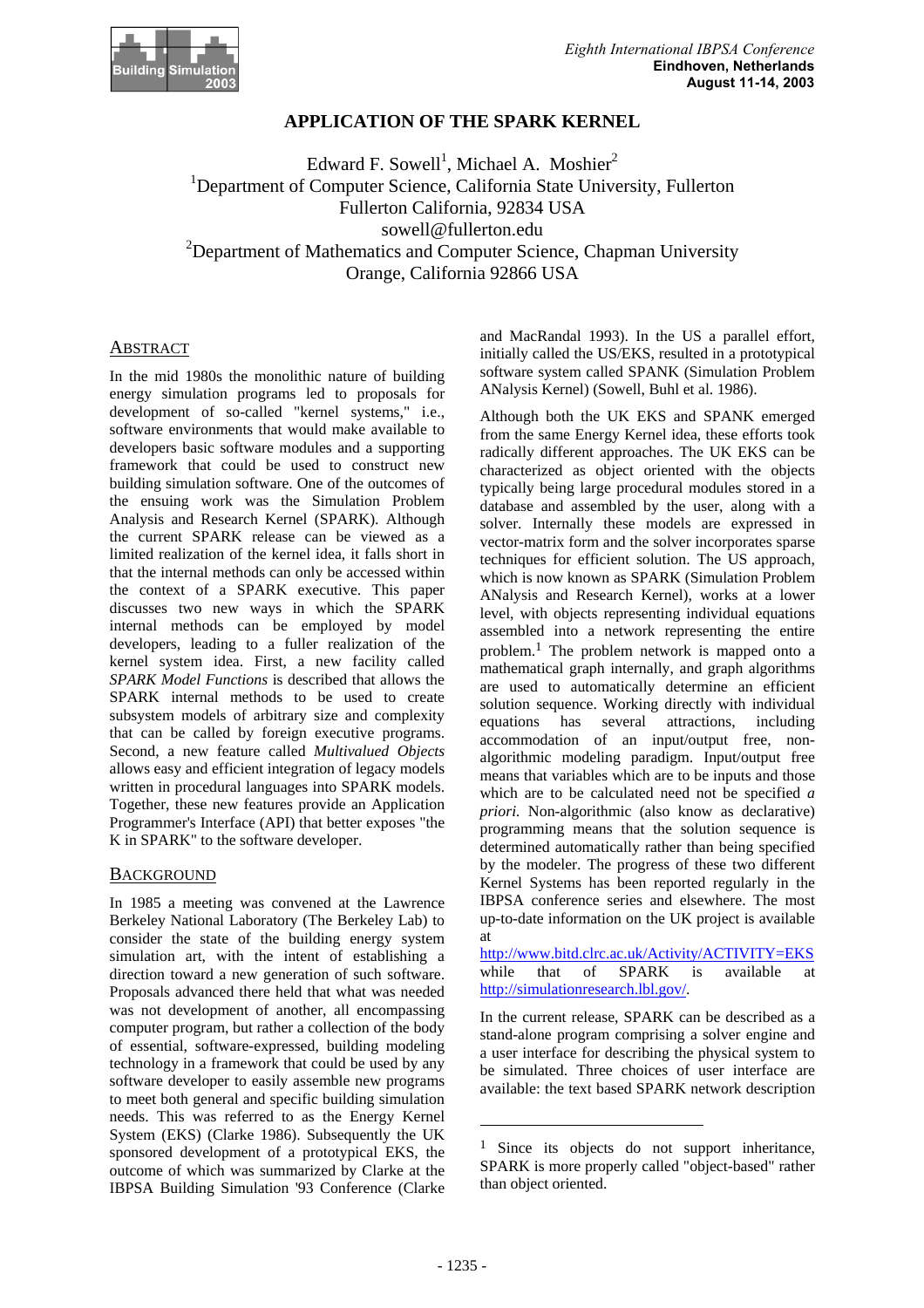language, and two different graphical user interfaces, namely Ayres Sowell Associates (ASA) *WinSPARK,*  and the Berkeley Lab *Visual SPARK*. By any of these interfaces users can describe physical systems for simulation with a great deal more flexibility than is possible with monolithic, whole-building simulators, and solve them with more sophisticated symbolic and numerical techniques than are available in subroutine based modular simulators such as TRNSYS (anon. 2000) or HVACSIM+ (Park, Clark et al. 1985). Thus described, SPARK is an application program, rather than a kernel system in the original sense. Nonetheless, a software developer with a new notion of how simulation models should be described can translate that notion into a SPARK input language file (or into an alternative, lower level problem description file) and then use the SPARK input and problem *setup* processor to generate an executable solver. In this limited sense the release can also be viewed as a realization of the kernel idea.

While the Kernel System idea continues to be appealing, it is hard to argue that it has been widely accepted. Although some of the technology developed in the UK EKS project no doubt has found its way into other software systems such as the *ESPr* program (Clarke 2002), the EKS itself has not yet been taken beyond the prototype stage (MacRandal 2002). And while SPARK has a small user community one doubts that it has drawn many away from the large communities using traditional modular programs such as TRNSYS, and as yet has not been integrated into any of the whole building programs as originally hoped. 2 At the same time, we continue to see reports of new building simulation programs that seem to start fresh in the representation and solution of HVAC system models, apparently oblivious to the EKS efforts. Assuming that the basic premise of kernel system was and is correct, one cannot help but wonder why this situation exists. It can be explained in part by the natural creative urges on the part of building simulation theorists and software developers. But even so, one wonders if these developers could not have expressed their creativity in the overall architecture and interfaces of their new applications, using the kernel system technology at some (unseen and uninteresting) lower level. Since, apparently, this has not often happened, it must be that either the implementation of the kernel system projects on both sides of the Atlantic were somehow faulted, or they have been ill presented. If the former is the case, little can be done. But if the latter is the more correct assessment, it could be that if the EKS and SPARK efforts had focused more on the Kernel, and simple programmer's interfaces to it, rather than on "all or none" software systems, other developers might have used it to augment their own creative

2 Integration of SPARK with Energy Plus is planned for release by The Berkeley Lab.

 $\overline{a}$ 

projects. We believe that this is the case, and that the problem can be corrected. That is, hope remains for success of the energy kernel idea, not in stand-alone programs but in Application Programmer's Interfaces (APIs) to the underlying kernel system functionality.

Thus in order to more fully realize the original Energy Kernel System objectives, we seek to make the SPARK internal methods directly accessible to model developers. For one thing, we want developers to be able to use these internal methods to create system models, of arbitrary size and complexity, which can be called by foreign executive programs. This would allow SPARK models to be to be used in the context of other simulation environments, and in situations where the SPARK executive does not accommodate special simulation needs. For discussion purposes here we shall refer to this new capability as *SPARK Model Functions (SMF)*.

Situations also arise where a developer or analyst wishes to use a model expressed in an algorithmic language *within* a SPARK model. This comes up where there is an existing, trusted model (sometimes called *legacy code*) written in a procedural language, e.g., *FORTRAN*, *C*, or *C++*, and time or other factors argue against re-implementation as an equation-based SPARK macro class. Or, there may be small sets of equations within a system that are numerically problematic for a global solver, but which can be reliably solved simultaneously with well-known procedural algorithms. In both of these situations there are multiple equations being solved for multiple variables simultaneously within the subsystem model. This is in contrast to the normal SPARK policy of breaking subsystems (macro objects) into the constituent individual equations and variables to be solved globally. To better accommodate such subsystem models, there is a need for SPARK to accept subsystem models that provide *multiple values* back to the global solver, rather than the normal single valued atomic objects. For discussion purposes here we shall refer to this new capability as *Multi-Value Objects (MVOs).*

We begin with a brief explanation of SPARK internals. This is followed by an overview of the SPARK modifications needed to implement *SMFs* and *MVOs*, along with some example usage.

## SPARK INTERNAL STRUCTURE AND **OPERATION**

A SPARK problem is defined in terms of linked objects using a textual network description language, typically saved in a *probName.pr* file. This description can be hierarchical, using macro objects and macro ports.

As shown in Figure 1, the first processing step on a SPARK problem file is parsing. The parser reads and parses the *probName.pr* file and all class object files referred to in the problem file, descending recursively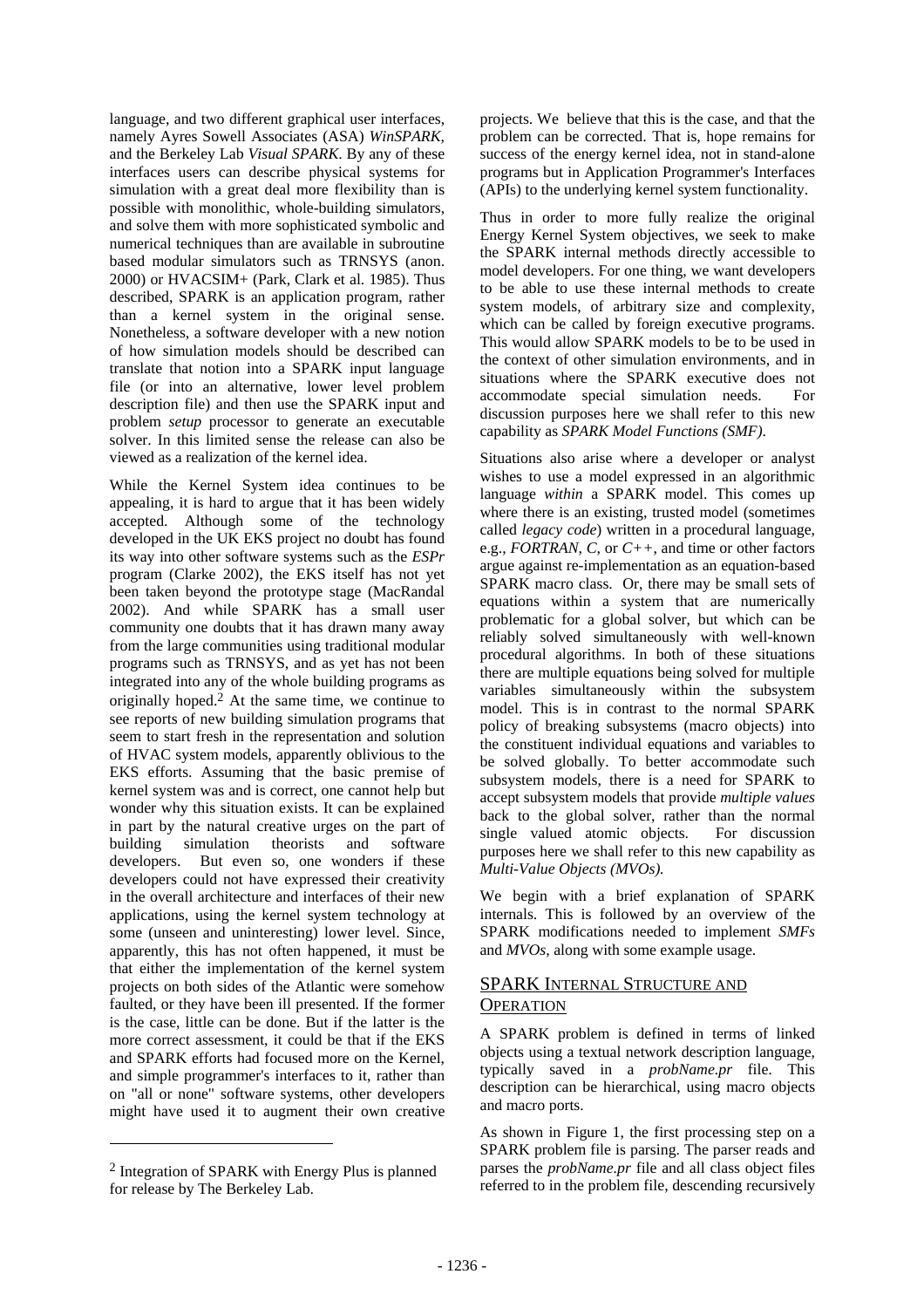to parse all macro objects found in that file and its dependencies. The output of the parser is the SPARK setup file *probName.stp*. This is another textual representation of the problem, but one in which all macro objects and links have been resolved into their atomic parts. That is, this is a "flat" problem description rather than hierarchical, composed entirely of atomic objects, each representing a single equation. Links between these atomic objects represent individual variables. In both the original problem description (*probName.p*r) and the flat description (*probName.stp)* links representing variables with user specified values are marked as *inputs*, comprising the input set; other links are the problem unknowns that must be solved for, i.e., the output set.

The next step, carried out by the SPARK *setup* program, applies a series of graph-theoretic analyses to determine the structure of the problem graph in terms of strongly connected components, cycle cut sets within these components, and topological orderings. This establishes the order in which the graph components must be processed during numerical solution, and the visitation order of the nodes within each component, leading to an efficient overall problem computation sequence. Efficiency derives from the reduction in size of simultaneous solution sets.

A brief description of internal problem representation in terms of *C++* objects is necessary for better understanding the extensions needed for *SMFs* and *MVOs*. The computation sequence, as well as data needed to support it, is expressed as a collection of *C++* object instantiations and initializations. The *C++* source language for these instantiations and initializations are developed by the *setup* program and saved in a file named *probName.cpp*. The most important object in this file is an instance of a *C++* class *TSPARKProblem* called *myProblem* that embeds the entire problem solution sequence and data. The numerical routines operate entirely on this object to determine the output set from the given input set.3

An important feature of SPARK is the nondirectionality of atomic (and macro) objects. That is, there is no *a priori* designation of input and output variables when a SPARK class is defined. This is achieved by providing every atomic class with a set of inverse functions so that, ideally, the object equation could be used to solve for any single

 $\overline{a}$ 

variable appearing in the class equation. As part of the problem definition the user identifies problem inputs, and this allows the *setup* program to identify a single variable to be solved for, and the corresponding needed inverse function, at each object. The aforementioned computation sequence is in fact an array of pointers to these inverse functions, and evaluation of the entire component is a matter of stepping through this array and executing these functions one by one. If the component being processed has cycles the array is traversed repeatedly until convergence. In order for this to work the problem solver build process must be provided with compiled code for each of these inverse functions. Therefore s*etup* also provides a list of the source files for these inverse functions.

Once *setup* has constructed the *probName.cpp* file, as well as the list of source files for the required SPARK inverse functions, all these files can be compiled for linkage with the SPARK solver fixed code, producing an executable solver program. The user executes the solver program to get numerical answers.



**Figure 1 SPARK processing diagram.** 

The *main()* function of solver executable is the result of compilation of a fixed main program that has the basic structure shown below:

```
int main() 
{ 
 … 
        // Initializations 
        myProblem.initialSolve(); 
        myProblem.Solve(); 
       // Final cleanup etc. 
        return 0;
```
}

<sup>3</sup> In the case of time varying inputs and/or dynamic elements in the problem, this solution is done at discrete times over the specified solution interval. However, if the intention is to export a *SMF* for use by a foreign executive that handles time advancement, this aspect of SPARK processing can be ignored.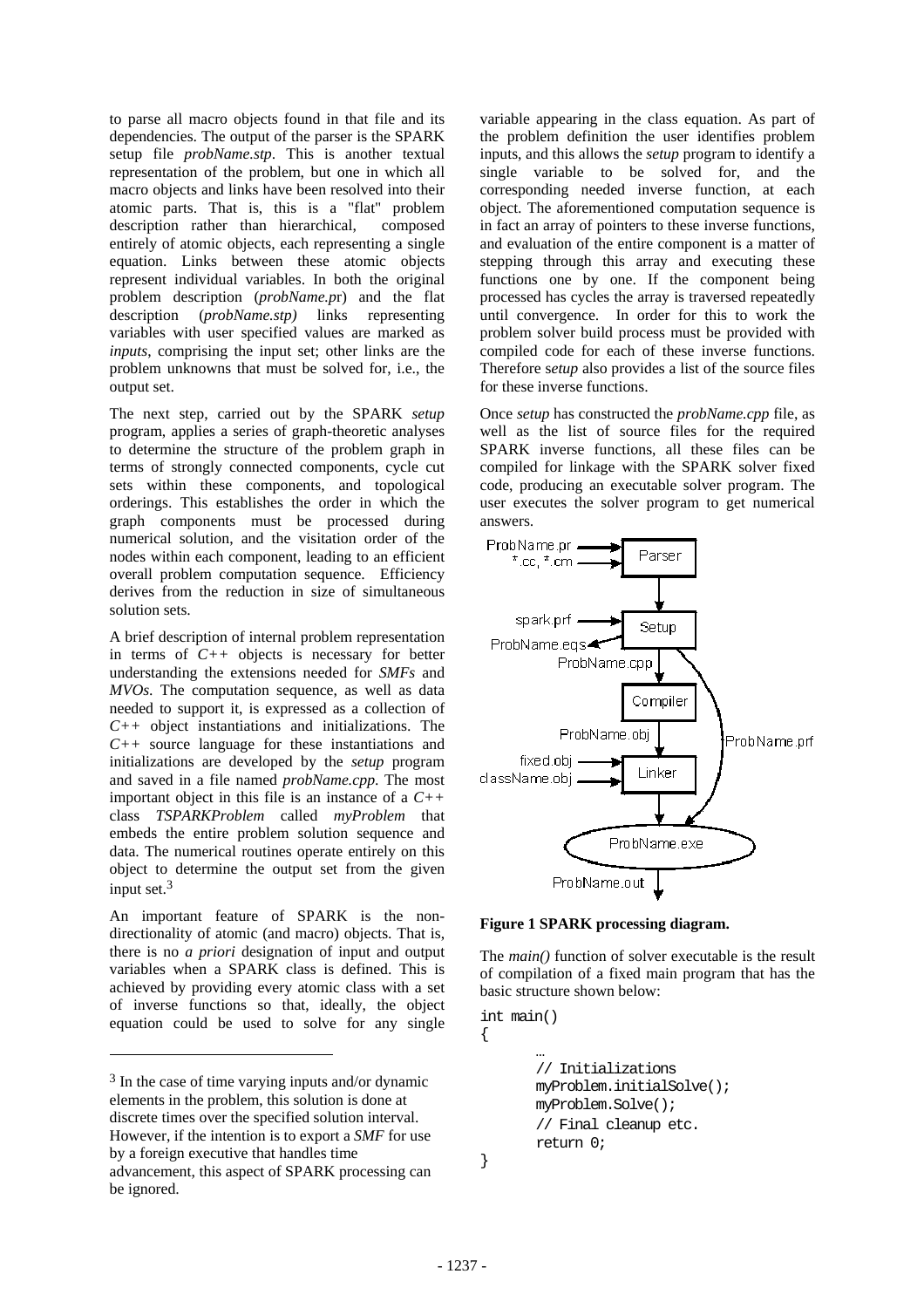The *myProblem* object, which completely defines the model to be solved, is instantiated *globally* in the *probName.cpp* file, which is separately compiled and linked with this fixed main program. The *initialSolve()* member function of the *TSPARKProblem* class carries out the numerical solution of the problem, component by component, at the specified initial conditions and generates requested reports. The *Solve()* member function does much the same, but includes a loop in which time is advanced for dynamic simulations. Both of these functions call a lower level function *Evaluate()* that actually carries out the previously found solution sequence. (The principle difference between *InitialSolve()* and *Evaluate()* is that the former does data input prior to calling *Evaluate()*.)

## *SPARK MODEL FUNCTIONS*

Starting with the basic ideas explained above, there are several ways *SPARK Model Functions* might be implemented. One way, implemented and described by Curtil (Curtil 2002), provides an API consisting of calling conventions for the needed SPARK internal methods. Access to these methods enables a developer to create *multiple* SPARK *problems* (in the meaning discussed in the previous section) *within a single SPARK executable*, and to write a *customized executive routine*, replacing the standard SPARK *main()* function. This greatly extends flexibility in that each problem can be considered, in effect, as a *SMF* even though they are not actual functions. These can be executed in any order and sequence, as determined by the developer's customized executive. However, the approach does *not* allow the developer to export functions in a form that can be linked into completely different software. That is, one can only use Curtil's *SMFs* within the SPARK framework.

Another way to implement *SMFs* requires a few changes to existing SPARK fixed code, but allows automatic generation of *SMFs* exportable as ordinary *C++* functions. With this approach, as with Curtil's, the SPARK input language is used to express a model of the system for which a solver function is wanted, say *mySystem*. The standard *parser* and a slightly modified *setup* programs are executed in the usual manner to get the *probName.cpp* file and list of needed inverses. Instead of compiling and linking with *main()*, however, we compile a function called *mySystemSM()* (where SM stands for System Model), also generated by *setup*, that initializes system model inputs from an argument input array and returns the results to an argument output array. For example, if our "system" were simply a mixer blending two moist air streams the function would be (approximately):4

 $\overline{a}$ 

```
int mixerSM(const double * in, double* 
out)
```

```
{
```

```
 // initializations 
 ... 
       // Set the in arguments
       myProblem.SetValue("mEnt1", in[0]); 
       myProblem.SetValue("TEnt1", in[1]); 
       myProblem.SetValue("wEnt1", in[2]); 
       myProblem.SetValue("mEnt2", in[3]); 
       myProblem.SetValue("TEnt2", in[4]); 
       myProblem.SetValue("wEnt2", in[5]); 
        myProblem.Evaluate(); // Solve 
       // Retrieve the results
       out[0] =myProblem.GetValue("mLvg"); 
       out[1] =myProblem.GetValue("TLvg"); 
       out[2] =myProblem.GetValue("wLvg"); 
       out[3] =myProblem.GetValue("hLvg"); 
       out[4] =myProblem.GetValue("hEnt1"); 
       out[5] =myProblem.GetValue("hEnt2"); 
        // Clean-up etc 
        ... 
        return 0;
```
}

Note that *myProblem* is the name of a *TSPARKProblem* object representing the system internally. We make use of the *TSPARKProblem GetValue()* and *SetValue()* class member functions to transfer argument values to and from *myProblem*, and use the *Evaluate()* member function to solve it. This *mixerSM()* function can then be compiled, along with the atomic mixer object inverse *mixer.cpp* and linked into a user library. The developer's application program can then be linked with this library, allowing the *mixerSM()* function to be called as needed. Although this is a simple example, a system of any size and complexity could be handled in the same manner.

The limitation of the approach as described above is that in standard SPARK the object named *myProblem* is globally defined, meaning that *only one* system model can be used in a particular simulation. That is, you could not use both a *mixerSM* and a *collectorSM* in a single application because there can be only one *myProblem*. 5

To get around this limitation we must make a few small changes to the standard SPARK *probName.cpp* file. The needed changes can be made either by

<sup>4</sup> Typically, a *SMF* would be much more complex, involving many objects rather than only one.

<sup>5</sup> This is because SPARK was originally designed to solve a single problem at a time.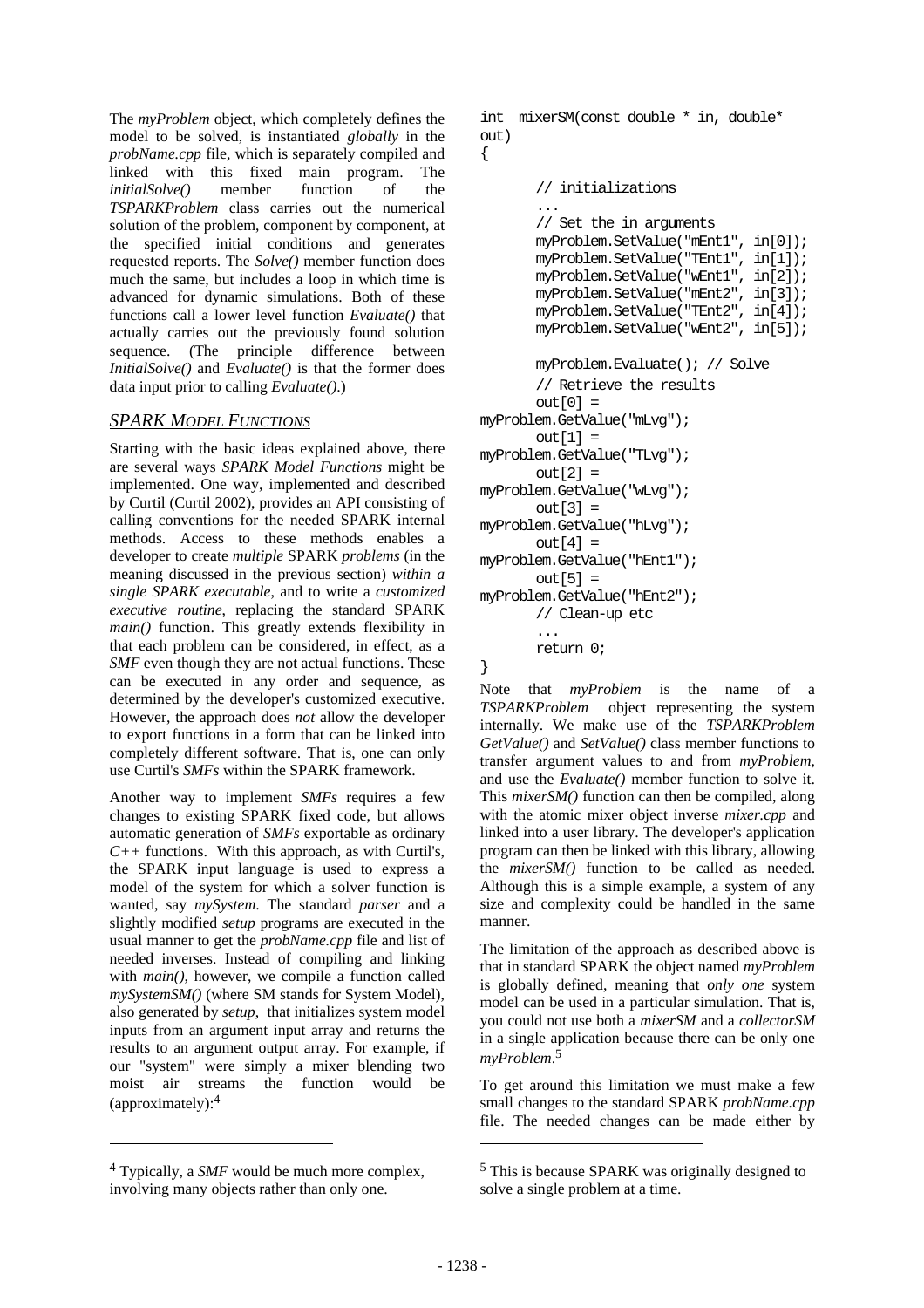modifying the *setup* program, or by post processing the *probName.cpp* file.

The ability to have more than one instance of a *TSPARKProblem* in a single simulation is achieved with the *namespace* feature of *C++*. This feature allows the programmer to define the scope of identifiers. For example, suppose we write:

```
namespace MixerSM{ 
        TSPARKProblem myProblem;
… 
}; // end MixerSM namespace 
namespace CollectorSM{ 
        TSPARKProblem myProblem;
```
… }; // end CollectorSM namespace

The *C++* compiler can then distinguish between the two usages of *myProblem*, so that two separate objects are instantiated. The scope resolution operator :: is used to distinguish them. The *mixerSM()* function is then:

```
int mixerSM(const double * in, double* 
out) 
         ... 
        actvPrb = &MixerSM::myProblem; 
        actvPrb->Initialize( &MyRTControls
); 
       // Set the inputs 
        actvPrb->SetValue("mEnt1", in[0]); 
        actvPrb->SetValue("TEnt1", in[1]); 
        actvPrb->SetValue("wEnt1", in[2]); 
        actvPrb->SetValue("mEnt2", in[3]); 
        actvPrb->SetValue("TEnt2", in[4]);
        actvPrb->SetValue("wEnt2", in[5]);
       // Solve 
        actvPrb->Evaluate(); 
       // Retrieve the results
        out[0] = actvPrb->GetValue("mLvg");
       out[1] = actvPrb->GetValue("TLvg"); 
       out[2] = actvPrb->GetValue("wLvg"); 
       out[3] = actvPrb->GetValue("hLvg"); 
        return 0; 
} // end of mixerSM
```
Note that we assign the address of the *MixeSMr::myProblem* object to a global *TSPARKProblem* pointer so it can be accessed in other SPARK internal functions as well as in the *mixerSM()* function.

With this technique we can have any number of *SPARK Model Functions* active in an application program. We envision simulation software developers using SPARK to implement component and subsystem models in this manner, and compiling and them into a dynamically linked library (DLL) for use in their own over-all system models, thereby gaining the advantages of SPARK's advanced model description and solution techniques.

# THE WINSPARK MODEL FUNCTION AND LIBRARY GENERATORS

In this work the above idea was implemented by modification of the SPARK *setup* program. The *probName.cpp* file now contains the *probNameSM()* function and a test driver *main()* that demonstrates usage, in addition to the normal code. This code is marked for conditional compilation so it can be omitted when building a conventional SPARK problem. A separate program called *sparkMFG*  (SPARK Model Function Generator) compiles *probName.cpp* with flags set so as to produce *probNameSM.obj* and the test driver *probNameSMDrv.exe*. The *SparkMFG* program can be executed from the command line:

C:\myProject\mixer> SparkMFG mixer <enter>

Or, the operation can be carried out within the *WinSPARK* environment using the *Generate model as function* choice on the Run command menu, Figure 2.



**Figure 2 WinSPARK Run menu** 

Also added to the Run menu is the choice *Create model library*. When this is selected all system model functions that have been generated for the current project are compiled and linked into a Dynamic Link Library (DLL)., which can be compiled and linked (along with the SPARK solver DLL) into the developer's application.

## EXAMPLE USAGE

As an example of the power of the above technique the modified *WinSPARK* has been used to develop a demonstration HVAC Toolkit (Brandemuehl 1993; Sowell and Moshier 1995) that can be used in a Microsoft *Excel* worksheet, using the facility for calling DLL functions from Visual Basic for Application (*VBA* ). We describe the implementation only in outline to save space.

First, a problem is defined in a SPARK project for each toolkit component to be included, e.g., mixer, collector, heating coil, cooling coil, zone, etc. The *SparkMFG* program (or the Generate Model as Function menu choice) is applied to each problem individually in order to test the functions. When all are judged satisfactory the Create model library menu choice is used to create a DLL containing all of the functions.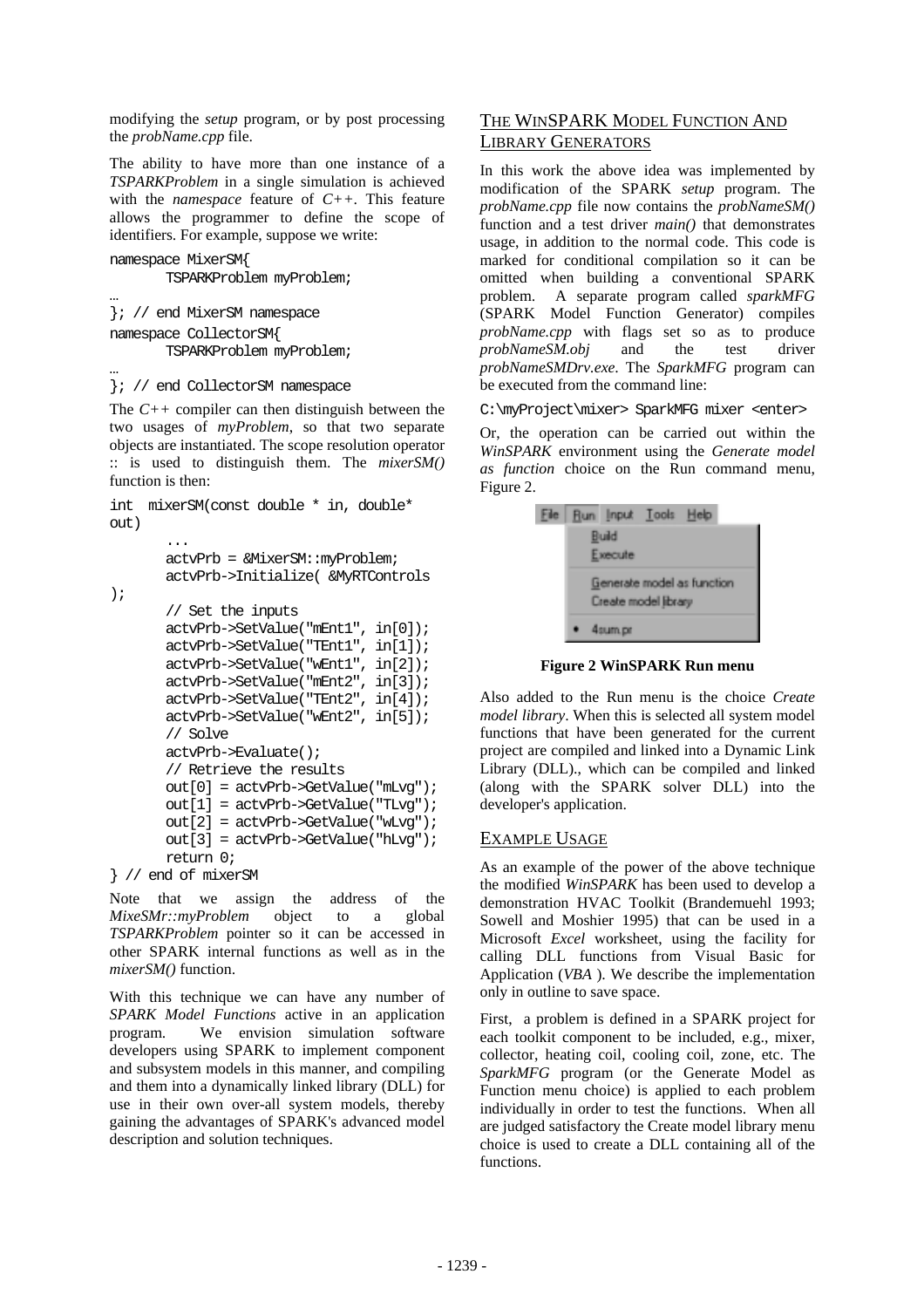If the intent is to use the SPARK Model Functions in a non-C++ environment they will have to be "wrapped" in a module for the target environment, observing the foreign calling conventions. For example, if we intend to use the functions in Excel, we wrap them in *VBA* functions that take input arguments from, and write results to, worksheet cells. The one for the mixer shown below typifies these *VBA* functions. Note that we simply load the SPARK-generated *mixerSM()* function's input arguments with the cell addresses where these values reside, call the *mixerSM()* function, and then transfer the function output arguments to their respective cells:

```
 Sub MixerDriver() 
         Dim inArgs(5) As Double, outArgs(5)
As Double 
         Dim ec 
SetInputs("Mixer", inArgs(0), 
{"mAirEnt1","TAirEnt1","wAirEnt1","mAirEnt2
","TAirEnt2","wAirEnt2"}) 
ec = mixerSM(inArgs(0), outArgs(0))
        If ec = 0 Then
SetOutputs("Mixer", outArgs(0),
{"mAirLvg","TAirLvg", "wAirLvg", 
"hAirLvg", "hAirEnt1", "hAirEnt2"}) 
         End If 
     End Sub
```
Here, *SetInputs()* and *SetOutputs()* are *VBA* functions that use look-up to find the names and set up corresponding cell references. The function can then be invoked as would any *VBA* function. For example, an entire system can be simulated by another *VBA* function that calls the individual component models:

```
Sub simulate() 
         Call CcsimDriver
         Call ZonePropcont 
         Call DrcctrDriver 
         Call ZoneDriver
         Call DivsimDriver 
         Call MixerDriver
         Call EnthalpyDriverDriver
```
End Sub

Let us be clear that this example is probably not the most efficient way to model HVAC systems. For one thing, developing the *VBA* functions and interconnections between the several models is a tedious, error prone task. A more serious limitation is lack of automatic iteration to convergence. However, given the large community of spreadsheet analysts (even in the building simulation field), this may be an attractive application in spite of these limitations. If one were to continue this line of development, leading to a truly useful toolkit for *Excel*-based HVAC simulation, the *VBA* functions should be generated automatically, and the *simulate()* function should embed a global solver, either using the *Excel*

nonlinear solver or perhaps the SPARK solver in suitable form. Here, we present the idea primarily as an indication of how *SMFs* can be used to develop system simulations outside of the SPARK environment.

## MULTI-VALUED OBJECTS

As noted earlier, normal SPARK atomic objects represent a single equation and therefore can produce only a single value in a model. This is the preferred basis for modeling in SPARK because it exposes all equations and variables to the SPARK graph algorithms, thus allowing optimal solving. Also, it allows greater modeling freedom since designation of input and output variables can be deferred until solution time.

In spite of the advantages of equation based modeling, sometimes users have reason to solve certain parts of the problem with normal, algorithmic functions. For example, one may have a complex model implemented in a procedural language such as *C* or *FORTRAN*, but insufficient time to extract the underlying mathematical model and reimplement it as a SPARK, equation based, model. Another example is a subproblem that is not well suited for iterative numerical solution, but can be solved symbolically without too much difficulty. The classic example of this in an HVAC context is zone temperature control, which in the most basic form has two equations, one a quadratic and the other a piecewise linear function, Figure 3. It is well known that iterative solution can fail if the slope of the piecewise linear function is too steep where the two functions intersect. However, one can easily construct an efficient algorithm by symbolically solving for the intersection of the quadratic with each line of the piecewise linear function (or its extension), then picking as the correct solution the point that lies on a legitimate segment of the piecewise linear function .6



## **Figure 3 Quadratic and piecewise linear solution**

In cases like this the solution function produces more than one output. For example, the function  $solveMvModel(x, y)$  for the above example produces both *x* and *y*. To use this multivalued function in a SPARK problem you can write two atomic classes, each having an inverse function that calls the

l

<sup>6</sup> The algorithm is given in the example *qpwl* in the WinSPARK documentation.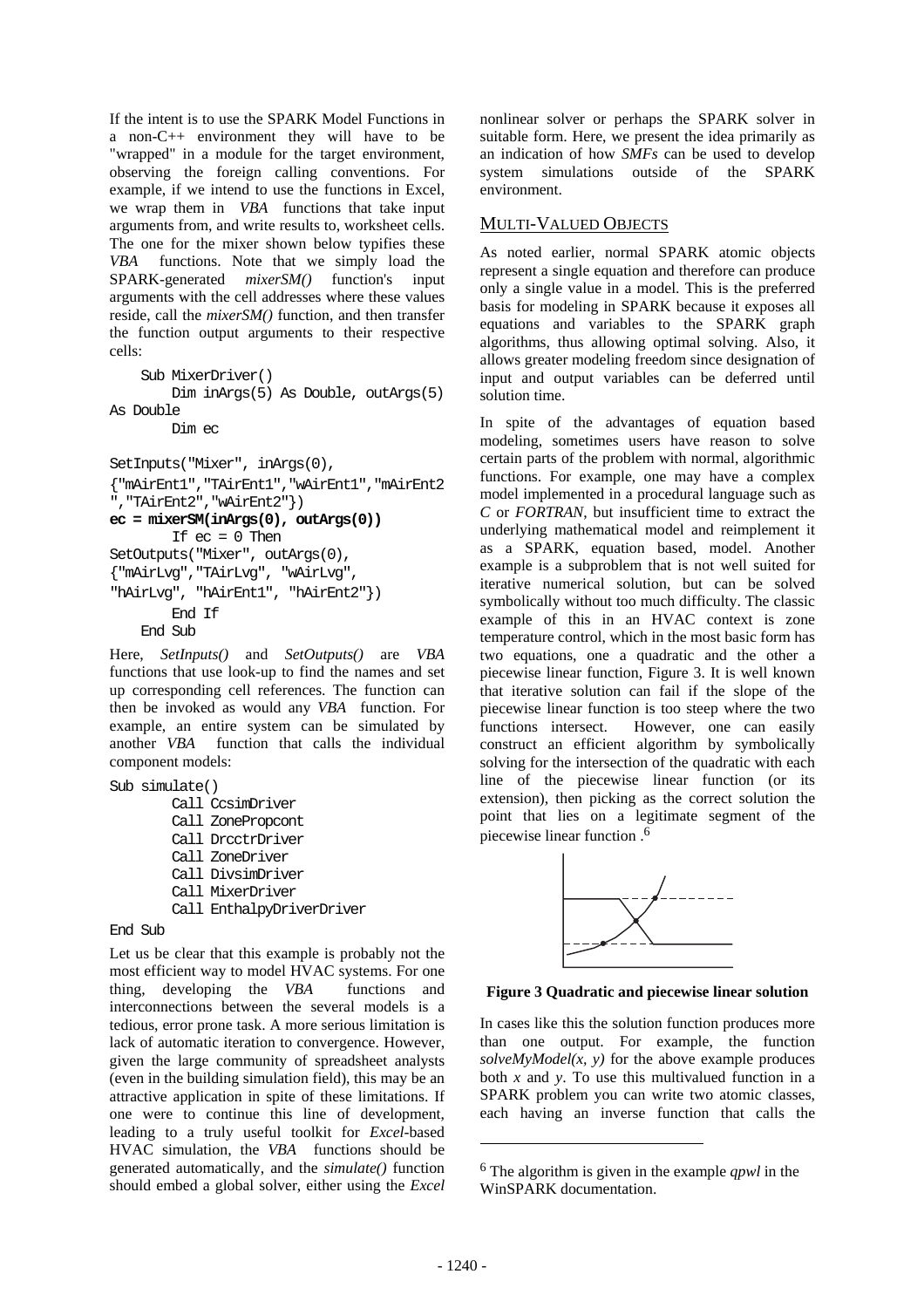*solveMyModel(x, y)* function. One of these atomic classes would be designed to return the *x* result of the call to *solveMyModel()*, another to return *y*. The two atomic classes could be wrapped in a single macro class, providing a single modeling entity that represents the subproblem.

The above strategy has been available and usefully employed from the earliest days of SPARK. However, the obvious disadvantage is that at run time the  $solveMvModel(x, y)$  function gets executed twice: once to return *x*, and once to return *y*. For some situations this may not be a terrible loss, but if the algorithm is time consuming and the number of outputs is large the problem run time may suffer significantly.

Recently, ASA has extended SPARK to offer a more efficient way to handle multivalued objects like this. The approach used is very similar to that described above. In fact, *MVOs* are modeled exactly as described above, but at run time the solution process is monitored so that *all calls but the first* to the multivalued function can be skipped. For example, if *y* is the first needed result when the problem is solved,  $solveMyModel(x, y)$  is called when the object producing *y* is calculated, but not when *x* is needed. (This approach was first described by Buhl and Sowell (Buhl, Erdem et al. 1993). ) To use this new *MVO* facility a *MVO* class, the multivalued function, and the atomic class inverse function must follow a special protocol described in the *WinSPARK* documentation (Sowell 2001). Much of the code in a *MVO* inverse function is fixed, meaning that you can easily construct them with a "cut and paste" process. Or, you can use the *MVO* choice on the *WinSPARK* Symbolic menu to construct your *MVO* class automatically once you have created the multivalued solve function. Examples, including the one shown in Figure 3, are included in the *WinSPARK* documentation. These examples have solve functions written in  $C/C++$ , but in principle they could be expressed in any language for which you have a compiler that produces object-level compatibility with Microsoft Visual *C*/*C++*.

## **DISCUSSION**

The two extensions to SPARK described herein, *SMF* and *MVO*, are currently available in *WinSPARK* and may be included in some form in later SPARK releases from The Berkeley Lab. Taken together, they provide a useful Application Programmer's Interface (API) that makes the SPARK methodology available to simulation system developers that choose to work in non-SPARK environments. Examples might include:

(1) Porting existing model libraries into spreadsheet functions, thus providing high quality models to analysts who prefer that environment,

- (2) Providing user-defined secondary and primary systems for whole-building programs such as DOE-2 and Energy Plus,
- (3) Generating models for component-based programs such as TRNSYS and HVACSIM+; and
- (4) Providing equipment manufacturers a straightforward means for developing high quality models of their products for use in in-house simulation tools.

We believe that this new capability represents a more complete and useful realization of the original Energy Kernel concept. At the same time, it must be recognized that in both *SMF* and *MVO* we are departing from the pure, equation based, nonprocedural basis of the SPARK methodology, and this means that some of the SPARK advantages will not be realized. For example, if two parts of a system are modeled as separate *SMFs* and brought back together in a different modeling environment the overall solution may not be as efficient as could have been realized if both parts were modeled together as a single SPARK problem. Moreover, a *SMF* always represents a single input/output combination, while many such input/output combinations are possible for the underlying SPARK problem. That is, the input/output free nature is lost in the process of generating the *SMF*. 7 These disadvantages are most evident in the *Excel* HVAC toolkit example, where the *SMFs* are individual SPARK component models, e.g., mixers, collectors and cooling coils. In many cases these models are so small that little runtime speed advantage is being gained by the graphtheoretic analysis, yet the overhead of doing it remains. Therefore this particular usage must be justified entirely by the convenience of modeling in the spreadsheet environment. In general, it is likely true that the best usage will be characterized by placing as much of the problem as possible on "the SPARK side," so to speak, when these new features are used to integrate SPARK into other applications. That said, we nonetheless encourage software developers to take advantage of this facility as they see fit, believing that they will gain some of the advantages of the advanced modeling and solving techniques built into SPARK, while at the same time retaining overall control of the architecture of their own applications.

## **CONCLUSIONS**

We have attempted to review the state of the Energy Kernel System idea as represented in the UK EKS project and the Berkeley Lab/ Ayres Sowell SPARK project. The full benefit of the kernel idea appears not

l

 $7$  However, this disadvantage is not severely limiting because it is an easy matter to change the input designations in the SPARK model and regenerate the *SMF*.